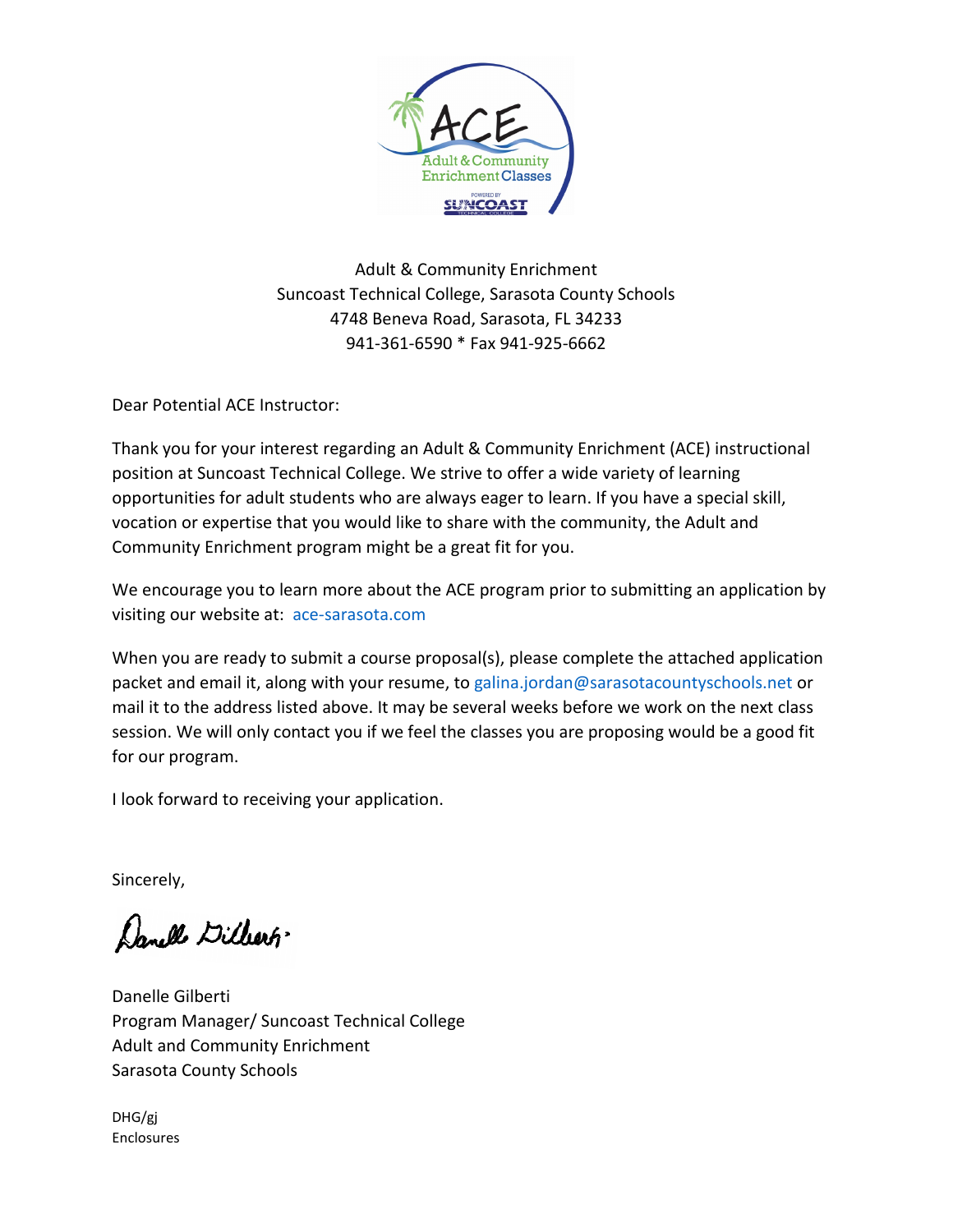## **ACE Part-time Instructional Position The Application Process**

#### **Step 1**

Applicant must complete an Adult & Community Enrichment (ACE) Part-time Instructor Application Packet. Please attached a copy of your resume along with your application. If applying for an art position, please submit a CD or a website link with photos of your work. Return to the ACE office at 4748 Beneva Rd, Sarasota, FL 34233 or email to galina.jordan@sarasotacountyschools.net.

If you are proposing a new class offering, the proposal should include an outline of what would be taught weekly, proposed length in weeks and hours, along with the class name and a course description.

Please be aware that it may be several weeks before we work on the next term of classes. You will be contacted if and when we feel your class(es) would be a good fit for the ACE program. Your application will be kept on file.

#### **Step 2**

If it is determined your proposed class would complement the ACE program offerings, you will be contacted to interview in person. If you are proposing an arts or crafts class, please bring samples of your work to the interview. If it is agreed to move forward with the hiring process, you will begin the paperwork for becoming a part-time school district employee. Part of the process is to be fingerprinted and drug tested prior to employment.

Potential instructors will be given instructions for completing the Sarasota County School's Instructor online application. If you need assistance completing the district application, please contact their office at 941-927-9000, ext 31200. Two references are required and an email is automatically sent to them once you click on "save and submit" upon completion of the application. Please let the references know to expect an email with a short questionnaire from the school district.

Some instructors choose to teach for ACE as a volunteer. Requirements for volunteering for Sarasota County Schools consist of completing an online volunteer application. If this is one's preference, more information will be provided at the time of the interview.

All required paperwork MUST be completed before instructor can begin teaching.

| a. ACE Requirements:                 |                               |  |
|--------------------------------------|-------------------------------|--|
| <b>ACE PT Instructor Application</b> | Signed contract               |  |
| Worker's Compensation Form           | <b>Emergency Contact Form</b> |  |
| h Uuman Deseurese Dequirementer      |                               |  |

*b. Human Resources Requirements:*

| <b>On-line Application</b>      | Photo ID such as Driver's License or Passport                                     |
|---------------------------------|-----------------------------------------------------------------------------------|
|                                 | Proof of Employability (original Social Security Card and official documentation) |
| Security Background check       | Oath of Loyalty Form                                                              |
| Demographic Form                | <b>Toxic Substance Form</b>                                                       |
| Drug Screening (paid by ACE)    | FBI Screening/Fingerprinting (paid by ACE)                                        |
| Voided Check for Direct Deposit | W-4 Form                                                                          |
|                                 |                                                                                   |

#### **Step 3**

Once eligibility for employment has been verified, all new instructors must attend a New Instructor Orientation session. Orientation is most often scheduled directly before class start-up. Topics such as supplies, equipment requests, payroll procedures and general information will be discussed.

Employment as a part-time instructor at ACE is contingent upon the successful registration and enrollment of a minimum number of students. The minimum number of students is determined by the ACE administration prior to the startup of each term and will be discussed with you. If there are enough students enrolled, the class will proceed.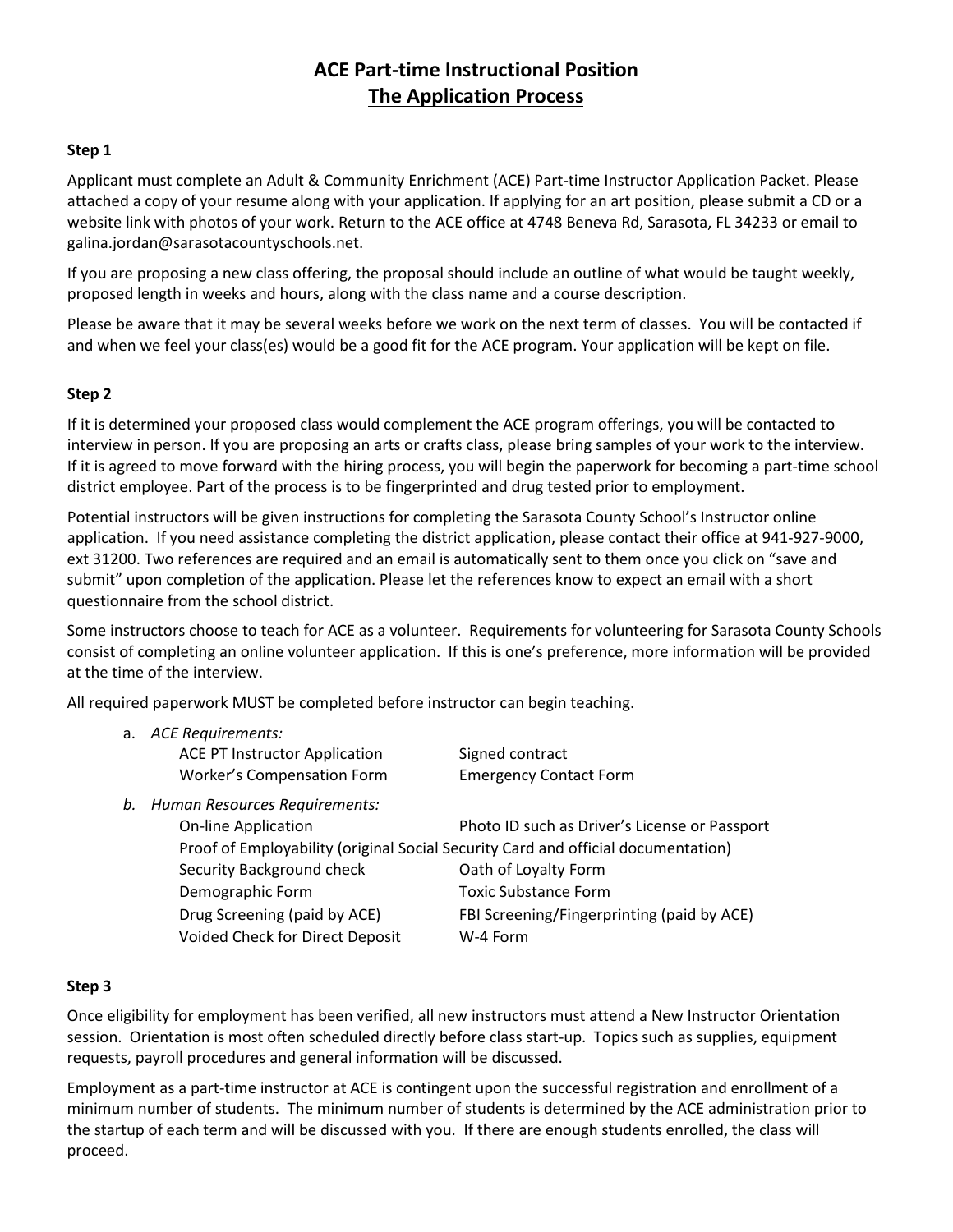

## **Adult & Community Enrichment**

Suncoast Technical College Sarasota County Schools 4748 Beneva Road, Sarasota, FL 34233 (941) 361-6590 Fax (941) 925-6662

# **Application for Part-time Instructional Position**

| (PLEASE PRINT) |                                                                                                                                                                                                                                |        |                                                                                                                                                                                                                                |
|----------------|--------------------------------------------------------------------------------------------------------------------------------------------------------------------------------------------------------------------------------|--------|--------------------------------------------------------------------------------------------------------------------------------------------------------------------------------------------------------------------------------|
|                |                                                                                                                                                                                                                                |        |                                                                                                                                                                                                                                |
| Last           | First                                                                                                                                                                                                                          | Middle |                                                                                                                                                                                                                                |
|                | Email address and the contract of the contract of the contract of the contract of the contract of the contract of the contract of the contract of the contract of the contract of the contract of the contract of the contract |        | Date and the contract of the contract of the contract of the contract of the contract of the contract of the contract of the contract of the contract of the contract of the contract of the contract of the contract of the c |
| Local          |                                                                                                                                                                                                                                |        |                                                                                                                                                                                                                                |
|                |                                                                                                                                                                                                                                |        |                                                                                                                                                                                                                                |
| Street         | City                                                                                                                                                                                                                           | State  | Zip                                                                                                                                                                                                                            |
| Other          |                                                                                                                                                                                                                                |        |                                                                                                                                                                                                                                |
|                |                                                                                                                                                                                                                                |        |                                                                                                                                                                                                                                |
| Street         | City                                                                                                                                                                                                                           | State  | Zip                                                                                                                                                                                                                            |
|                |                                                                                                                                                                                                                                |        |                                                                                                                                                                                                                                |
|                |                                                                                                                                                                                                                                |        |                                                                                                                                                                                                                                |
|                | If you are not a U.S. citizen, are you legally permitted to work in this country? Yes____ No____                                                                                                                               |        |                                                                                                                                                                                                                                |
|                | Would you be interested in working with the senior population in a retirement facility? Yes No                                                                                                                                 |        |                                                                                                                                                                                                                                |
|                | At what locations are you willing to teach? Sarasota___ Venice___ North Port___ Lakewood Ranch___                                                                                                                              |        |                                                                                                                                                                                                                                |
|                |                                                                                                                                                                                                                                |        |                                                                                                                                                                                                                                |
|                |                                                                                                                                                                                                                                |        |                                                                                                                                                                                                                                |
|                |                                                                                                                                                                                                                                |        |                                                                                                                                                                                                                                |
|                |                                                                                                                                                                                                                                |        |                                                                                                                                                                                                                                |
|                |                                                                                                                                                                                                                                |        |                                                                                                                                                                                                                                |
|                |                                                                                                                                                                                                                                |        |                                                                                                                                                                                                                                |

Please attach a one-paragraph course description that reflects the proposed course(s) content as well as the format and methods to be used. Proposals are assessed in the following manner:

- Is it a class we currently offer? Please check our class schedule on the web at ace-sarasota.com.
- Is it broad-based enough to attract a sufficient number of students?
- Will the subject complement our other course offerings?

Circle the days and corresponding times you are available to teach:

| $9:00$ am - 1:00 pm |  | M T W TH F S |  |
|---------------------|--|--------------|--|
| 1:00 pm $-5:00$ pm  |  | M T W TH F S |  |
| 5:00 pm $-$ 9:00 pm |  | M T W TH     |  |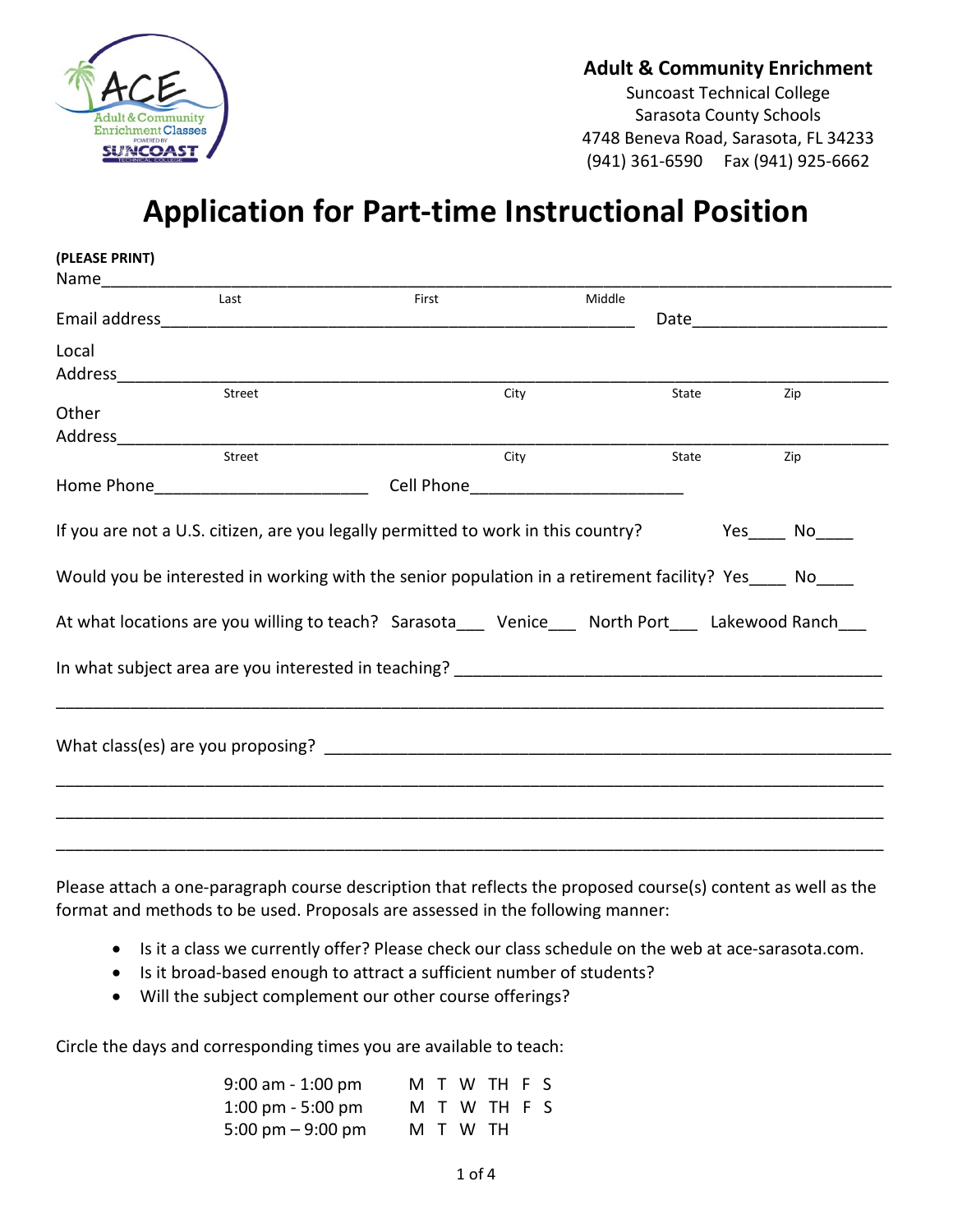#### **Education**

| School       | Location | Years | Degree(s) |
|--------------|----------|-------|-----------|
| High School: |          |       |           |
|              |          |       |           |
|              |          |       |           |
| College(s):  |          |       |           |
|              |          |       |           |
|              |          |       |           |
|              |          |       |           |
|              |          |       |           |

\_\_\_\_\_\_\_\_\_\_\_\_\_\_\_\_\_\_\_\_\_\_\_\_\_\_\_\_\_\_\_\_\_\_\_\_\_\_\_\_\_\_\_\_\_\_\_\_\_\_\_\_\_\_\_\_\_\_\_\_\_\_\_\_\_\_\_\_\_\_\_\_\_\_\_\_\_\_\_\_\_\_\_\_\_\_\_\_\_\_

\_\_\_\_\_\_\_\_\_\_\_\_\_\_\_\_\_\_\_\_\_\_\_\_\_\_\_\_\_\_\_\_\_\_\_\_\_\_\_\_\_\_\_\_\_\_\_\_\_\_\_\_\_\_\_\_\_\_\_\_\_\_\_\_\_\_\_\_\_\_\_\_\_\_\_\_\_\_\_\_\_\_\_\_\_\_\_\_\_\_

\_\_\_\_\_\_\_\_\_\_\_\_\_\_\_\_\_\_\_\_\_\_\_\_\_\_\_\_\_\_\_\_\_\_\_\_\_\_\_\_\_\_\_\_\_\_\_\_\_\_\_\_\_\_\_\_\_\_\_\_\_\_\_\_\_\_\_\_\_\_\_\_\_\_\_\_\_\_\_\_\_\_\_\_\_\_\_\_\_\_

#### **Work Experience**

| <b>Employment Dates</b>              | <b>Company Name</b>             | Job Title |
|--------------------------------------|---------------------------------|-----------|
| (beg month/year thru end month/year) | (include address and telephone) |           |
|                                      |                                 |           |
|                                      |                                 |           |
|                                      |                                 |           |
|                                      |                                 |           |
|                                      |                                 |           |
|                                      |                                 |           |

## **Please include a copy of your resume when submitting this application.**

### **References**

You will be asked to submit two references at a later date as part of your Sarasota County Schools application.

### **Fingerprinting and Drug Testing**

Prior to teaching, fingerprinting and drug testing are required and paid for by ACE. Your fingerprints will be researched by local, state and federal law enforcement agencies. Sealed or expunged records must be revealed to the School Board of Sarasota County pursuant to F.S. 943.0585 and 943.059.

### **Proof of Employability**

Prior to hiring, you will be asked to produce your original social security card and a legal form of identification (driver's license, passport, etc.). Your social security card must exactly match your identification.

### **Agreement**

I certify that the answers given herein are true and complete to the best of my knowledge. I authorize the School Board of Sarasota County (Adult & Community Enrichment at STC) to make such investigations and inquiries of my personal or employment history and other related matters as may be necessary in arriving at an employment decision. I hereby release employers, schools or persons from all liability in responding to inquiries in connection with my application. In the event of employment, I understand that false or misleading information given in my application or interview(s) may result in dismissal. I understand, also, that I am required to abide by all policies and procedures of the School Board of Sarasota County, Florida.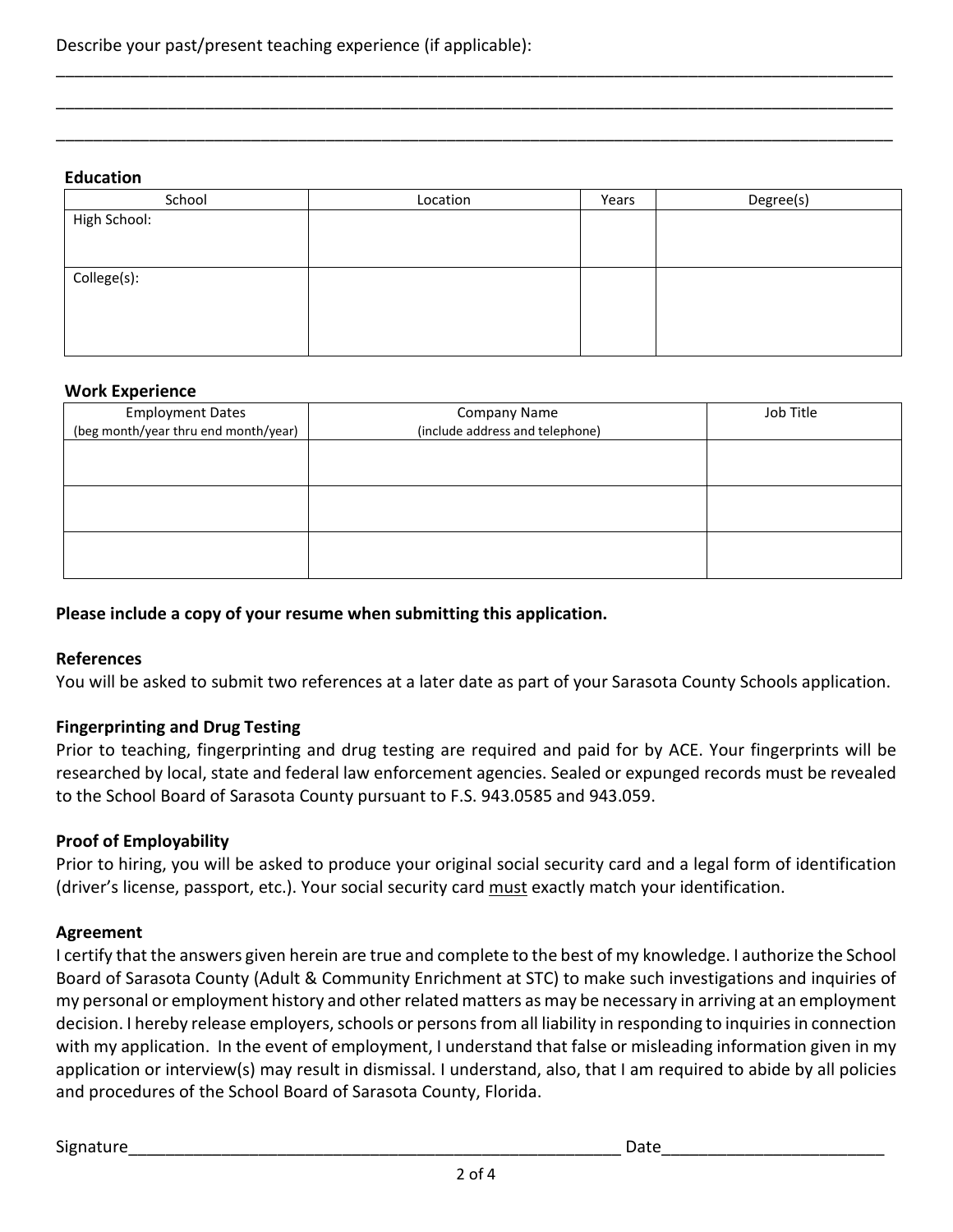# Compensation

The hourly pay rate for ACE part-time instructors teaching classes is calculated according to enrollment numbers for each class, determined after the second class meeting. Compensation is awarded on a four tiered system that is based upon class size relative to minimum and maximum enrollments, as determined by ACE administration when scheduling each class.

| <b>Tier Level</b> | Rate              | <b>Conditions</b>                                                                                                 |
|-------------------|-------------------|-------------------------------------------------------------------------------------------------------------------|
| Tier IV           | \$30.60 per hour  | Class enrollment meets assigned maximum                                                                           |
| Tier III          | \$24.48 per hour  | Class enrollment exceeds 60% assigned minimum                                                                     |
| <b>Tier II</b>    | \$18.36 per hour  | Class enrollment meets assigned minimum                                                                           |
| Tier I            | $$12.24$ per hour | Class enrollment is under minimum but ACE and<br>instructor agree to continue class less than assigned<br>minimum |

As you can see, those classes meeting their assigned minimum enrollment will be compensated at the **Tier II - \$18.36 per hour** pay rate.

Instructor pay shall increase as student enrollment increases. Those classes that have enrollments exceeding 60% of the established minimum are compensated at the Tier III - \$24.48 per hour pay rate. Classes that reach maximum enrollment will be compensated at the Tier IV - \$30.60 per hour pay rate. If class enrollment is less than the assigned minimum and the program administrator deems there is sufficient enrollment to proceed, the teacher has the **option** of proceeding with the class and being paid at the Tier I - \$12.24 per hour pay rate.

The hourly rate is paid in context of student contact time. Instructors are not paid for preparation time. Additional hours, if applicable, are determined and awarded by the program administrator. Because teacher pay is tied to enrollment for each class, it is possible that a teacher who teaches multiple classes may have multiple pay rates.

Signature\_\_\_\_\_\_\_\_\_\_\_\_\_\_\_\_\_\_\_\_\_\_\_\_\_\_\_\_\_\_\_\_\_\_\_\_\_\_ Date\_\_\_\_\_\_\_\_\_\_\_\_\_\_\_\_\_\_